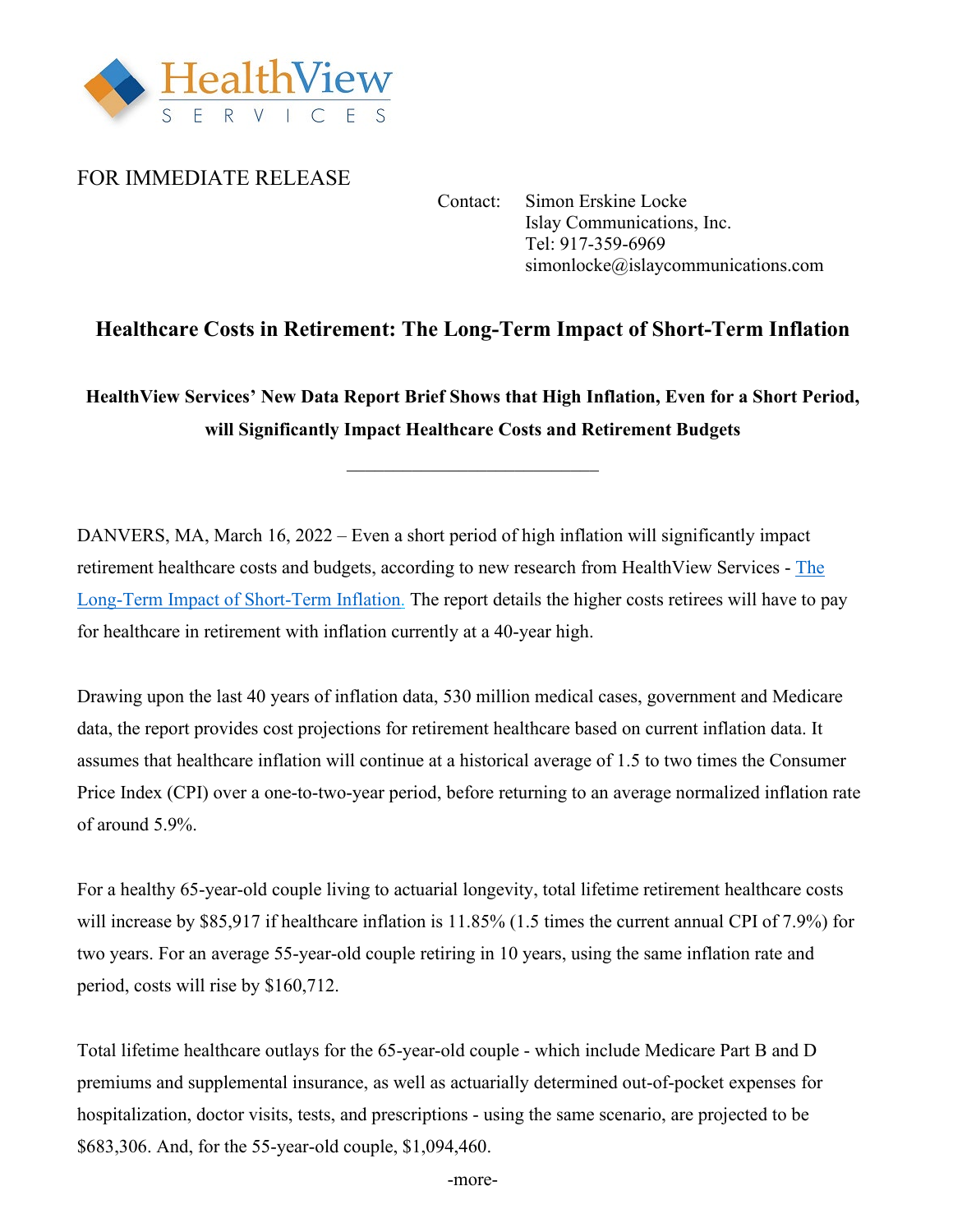## Page 2

Retirees, and Americans planning for retirement, were initially pleased to see Social Security COLAs rise by 5.9% in 2022, but shocked to see Medicare premiums increase by 15%.

"Even when adjusted for higher Social Security COLAs, the portion of retirement budgets required to cover healthcare will be significantly higher than most expect: A 45-year-old couple will need to invest an additional \$27,000 today just to cover the increase in future expenses resulting from higher inflation," said Ron Mastrogiovanni, founder & CEO of HealthView Services. "Unlike other consumer goods and services, such as gasoline, healthcare costs historically do not increase and decrease – they only go up."

The report details key drivers of healthcare inflation also reflected in Medicare premium increases. These include healthcare service providers facing higher costs for goods and services, and higher wage bills for staff and traveling nurses. And, as we emerge from the pandemic, postponed treatment and surgery are leading to significant growth in the utilization of services. This will maintain upward pricing pressure.

To illustrate the full impact of healthcare cost inflation in the report, all expenses are shown in future values, which reflects the impact of inflation on the actual dollar amount retirees can reasonably expect to pay out of pocket.

"Healthcare inflation generally lags consumer price increases given the way contracts are negotiated. As a result, elevated expenses can be expected for at least a year, and may or may not continue for a longer period," added Mastrogiovanni. "The bottom line for those planning for retirement is that health-related costs will continue to rise across the board, and they will need to save more to address these expenses. For retirees, budgets will continue to be squeezed."

The report frames the impact of inflation on retirement budgets. HealthView's Retirement Healthcare Cost Index® compares higher costs driven by inflation to projected COLA-adjusted Social Security benefits. For the average 65-year-old couple, projected total lifetime healthcare costs will require approximately 71% of future average Social Security benefits, based on two years of healthcare inflation at 11.85%. For a 55-year-old couple retiring in 10 years, the percentage of Social Security required to cover healthcare is 93%. These expenses do not take into account taxes, income-based surcharges or include costs for long-term care needs.